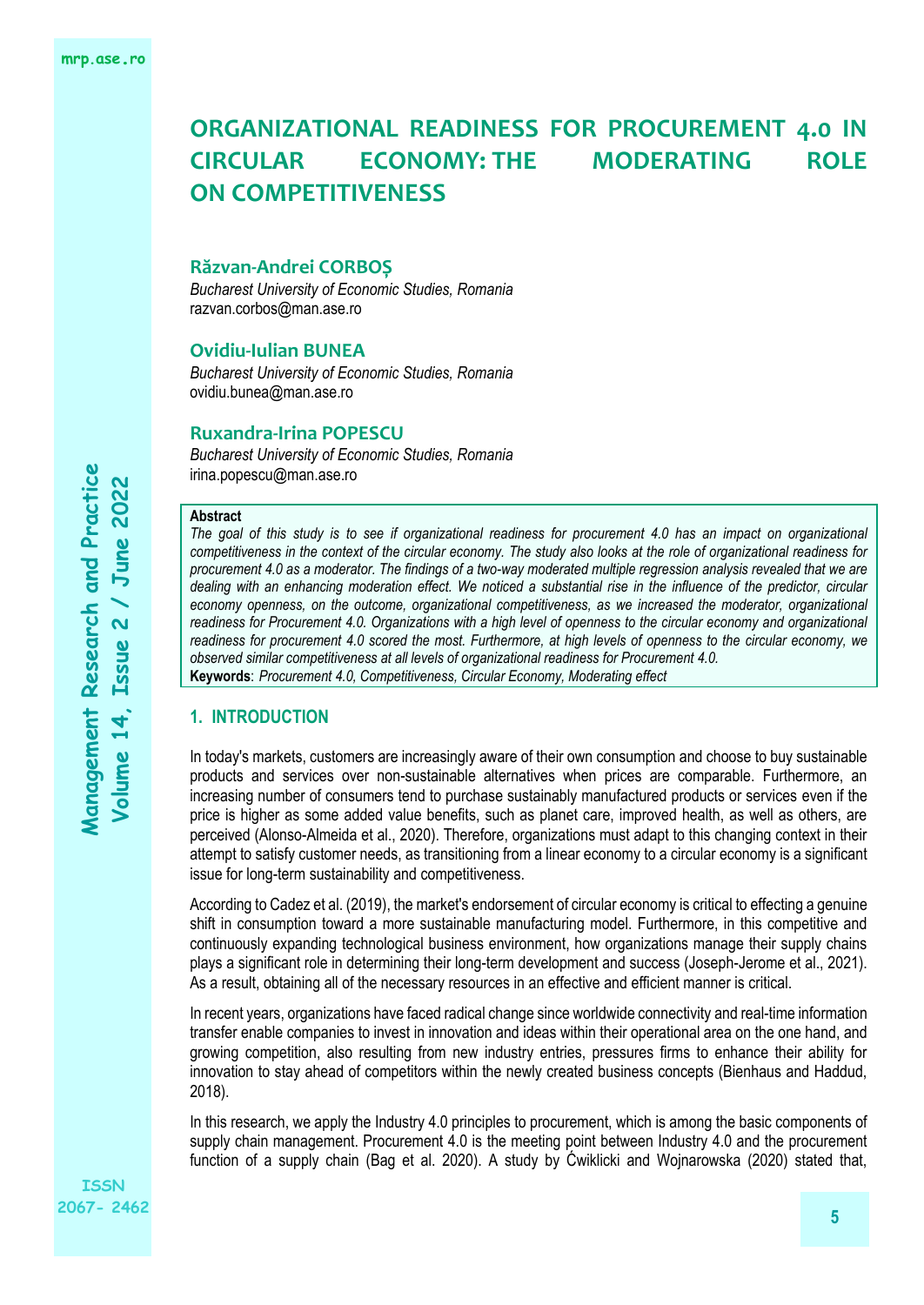potentially, the following three possible variations in direction are possible: CE contributes to Industry 4.0, Industry 4.0 influences CE, or the two ideas are inextricably linked. In this study, we start from the third possibility, while adding the goal of competitiveness. A company's competitiveness is determined by its surroundings and the area where it is situated, just as a firm's well-being is determined by the potential of having competitive firms in its region that may generate wealth and excellent jobs.

As a result of all the research mentioned, we suggest the research questions listed below with the aim of analyzing whether organizational readiness for procurement 4.0 has an impact on organizational competitiveness in the context of the circular economy. Additionally, the study looks at the role of organizational readiness for procurement 4.0 as a moderator.

RQ1. Are companies that embrace the circular economy more competitive?

RQ2. Is there a greater impact of circular economy openness on competitiveness if the organization is ready for procurement 4.0?

Furthermore, the next sections of the paper reveal the research hypotheses based on the literature review, explain the research methodology, present the statistical analysis and results while discussing the results afterwards followed by conclusions.

# **2. LITERATURE REVIEW**

### *2.1. Organizational Readiness for Procurement 4.0*

The intelligent breakthrough or fourth revolution is viewed by industry as a highly innovative advancement, recognized as Industry 4.0, as a change that will make it possible to collect, investigate, and make sense of the data across computers, enabling faster, more able to adapt, and more competent cycles to develop greater products at a lower cost. This interaction between technology, the Internet, knowledge, and humans will increase efficiency, advance financial elements, foster contemporary growth, and change the labor force profile, ultimately increasing the severity of rivalries between companies and other organizations (Nara et al., 2021).

Procurement will increase its corporate value as an innovation driver in the digital age by connecting critical external knowledge and abilities with interior business aspects to build their supply chains increasingly efficient and competitive (Joseph-Jerome et al., 2021). Technologies specific to the digital age as through the lens of Industry 4.0 have the capacity to respond to specific procurement challenges by reducing lead times, enhancing communication and transparency, and provide useful information about stringent managerial decision, for example, the decision of outsourcing, whether to make or buy certain components or even products or services.

Some studies (Joseph-Jerome et al., 2021; Gupta et al., 2020) demonstrated that as a result of Procurement 4.0 system integration, recruiting vendors, and streamlining the loop from the supplier's supplier to the customer's customer become even more efficient. Procurement 4.0 can help minimize order expenses by automating the order process, as well as reducing the time of the procurement circuit by automating transactional tasks. It reduces ambiguity, enhances visibility, and helps in the proactive approach to difficult circumstances. The future will be even more time - saving and cost - effective, purchasing tactics will alter, realtime analysis will be possible, and it will also enhance the experience among both suppliers and clients.

However, several studies also emphasized the barriers to adoption of procurement 4.0. Within those barriers, Joseph-Jerome et al. (2021) emphasized: Organizational and employee inertia; Lack of interdepartmental communication; Lack of resources for training; Cultural change; Data security and confidentiality; Lack of supplier willingness and capabilities; Lack of information technology and information system infrastructure; Lack of information technology and information system infrastructure; High and unclear investments; Perceived ease of use and usefulness; Lack of support from management due to uncertain return on investments. Therefore, we assumed that organizations need to be ready for Procurement 4.0. In this regard, we constructed the variable Organizational Readiness for Procurement 4.0 (ORP4.0), based on previous research (Akter et al., 2016; Bag et al., 2020; Bag et al., 2021; Bienhaus and Haddud, 2018; Ceglieski et al., 2012; Telukdarie et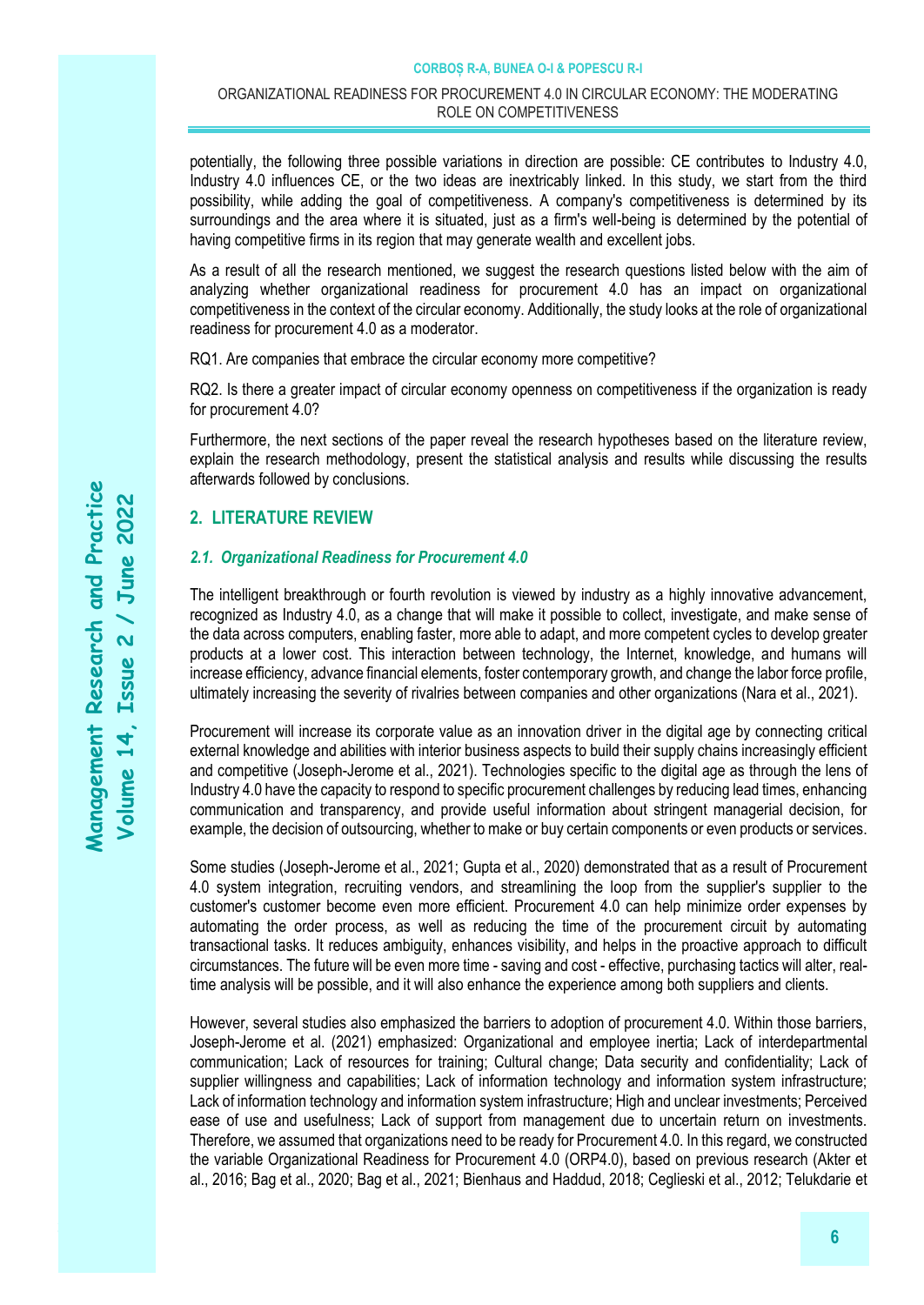al., 2018; Themistocleus et al., 2000). ORP4.0 as described in Table 1 measured the ability to process information, the intention to optimize the procurement process, and the managerial resources for Procurement 4.0 implementation.

### *2.2. Circular Economy Openness*

The notion of circular economy is characterized as a "regenerative system in which resource input and waste, emission, and energy leakage are reduced through slowing, shutting, and narrowing material and energy loops." This can be achieved through the use of long-lasting design, maintenance, repair, reuse, remanufacturing, refurbishment, and recycling" (Geissdoerfer et al., 2017).

The basic purpose of the circular economy is to extract as much value as possible from items through a compact, closed loop of restoration and reuse in order to maximize financial and environmental efficiency (De Angelis et al., 2018). The use of circular economy techniques benefits industrial businesses in the long term by reducing raw material consumption and improving their innovative capabilities (Ghisellini et al., 2016). Circular economy is the most recent idea that improves economic, ecological, and social factors in businesses in order to persuade society to resilience by incorporating all participants. According to the CE paradigm, human life is linked to nature and, therefore, it is necessary to prevent resource degradation and close energy and material cycles, thus encouraging sustainable development (Geissdoerfer et al., 2017).

The circular economy viewpoint on supply chains emphasizes the need to maintain, reuse, remanufacture, and recycle commodities to optimize resource use efficiency. Supply chain management may profit from new economic prospects for the circular economy, but, more significantly, it may benefit society by reducing waste and reusing it (Nayal et al., 2022).

Urbinati et al. (2017) stressed the importance of future theoretical and empirical research on the role of managerial commitment in formulating and delivering circular-oriented policies and goals, trying to educate internal resources, and trying to raise awareness regarding the importance of product development methods between all supply chain participants. Furthermore, Ünal et al. (2018) emphasized that management involvement is critical in environmental initiatives. Furthermore, organizational opposition to sustainability efforts is much greater than for other strategic change projects (Wichmann et al., 2016). For these reasons, we have chosen to investigate the extent of openness to the circular economy at the management level and whether it impacts organizational performance.

### *2.3. Competitiveness*

Competitiveness is a complex phenomenon, which, on the one hand, refers to the ability of a country to ensure an economic, political and social environment that promotes and adds value, but, on the other hand , the term refers not only to nations, but also to companies that develop relationships with each other, but also to supply chains, customers, and even other competing companies that help gain the competitive advantage to sell products and services (Porter, 2008). This paper refers to competitiveness at the company level.

Competitiveness comes from competitive advantage and it was noted that achieving and maintaining competitive advantages could be accomplished through value added for the business and its consumers, meticulous cost planning, certain factors of differentiation, focusing on a specific niche audience, globalization, innovation, cooperation, co-optation, and so on (Kryscynski et al., 2021).

As a result, in order to achieve and maintain a competitive position of the organization in the face of mounting and dynamic complexities of the competitive environment, we believe it is necessary to reassess procurement activities in order to create strategies that mirror market realities and maintain a competitive advantage in the medium to long term. There are several dimensions of competitiveness, which cannot be included in a single paper. The dimensions considered in this paper are described in Table 1 and are the result of previous research (Bunea, 2019a; Bunea, 2019b; Corboș et al., 2019).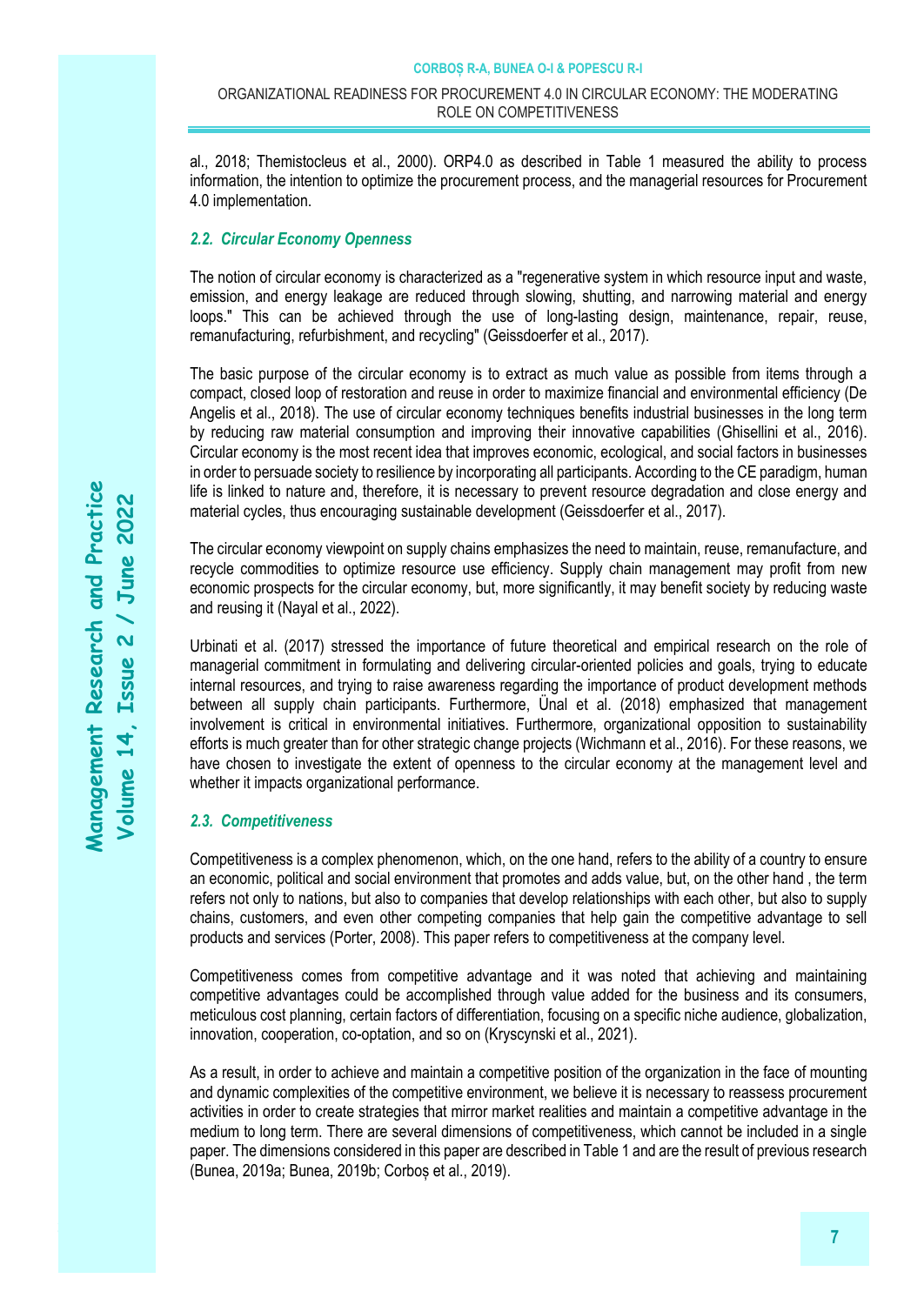#### ORGANIZATIONAL READINESS FOR PROCUREMENT 4.0 IN CIRCULAR ECONOMY: THE MODERATING ROLE ON COMPETITIVENESS

As a consequence of the context provided by the literature review, we examine the two hypotheses listed below.

H1. Managers' openness to the circular economy (CEO) is a predictor of the organization's competitiveness (COM).

H2. Organizational readiness for procurement 4.0 (ORP4.0) has a favorable impact on the path connecting circular economy openness (CEO) and organizational competitiveness (COM).

Figure 1 shows the conceptual framework and how empirical tests will be carried out.



# **3. RESEARCH METHODOLOGY**

### *3.1. Research sample, method, and data collection*

The purpose of this research is to determine whether organizational readiness for procurement 4.0 influences organizational competitiveness in the context of the circular economy. The study also investigates the moderating effect of organizational readiness for procurement 4.0. To achieve this, we focused on the research target group, which included large companies operating in Romania. A large company is defined as one with a yearly revenue of more than EUR 50 million and a workforce of more than 250 people. We chose this classification method, as well as the reference values for annual revenue and employee number, based on the European Commission's user manual for defining small and medium enterprises (European Commission, 2015).

Furthermore, we chose to concentrate our research on large corporations because we believed that their level of development, both strategically and in terms of potential, knowledge, and resources required to think about and implement a procurement process 4.0 in the context of the circular economy, was much higher.

We used the survey as a research method and the questionnaire as a research tool, both of which were created in Google Forms and distributed by email, as this was the most cost-effective and user-friendly method.

Therefore, we were able to obtain 85 responses from the target group of 466 organizations, which we then evaluated to test our hypothesis. This resulted in a response rate of 18.24 percent. We believe that this response percentage is appropriate in light of the COVID-19 pandemic, the level of growth in the Romanian business environment, and other supply chain studies, such as Zhang et al. (2018), which showed a response rate of 7.15 percent. We also determined that, despite the modest sample size, the dispersion of enterprises in various spheres of operation makes the sample representative.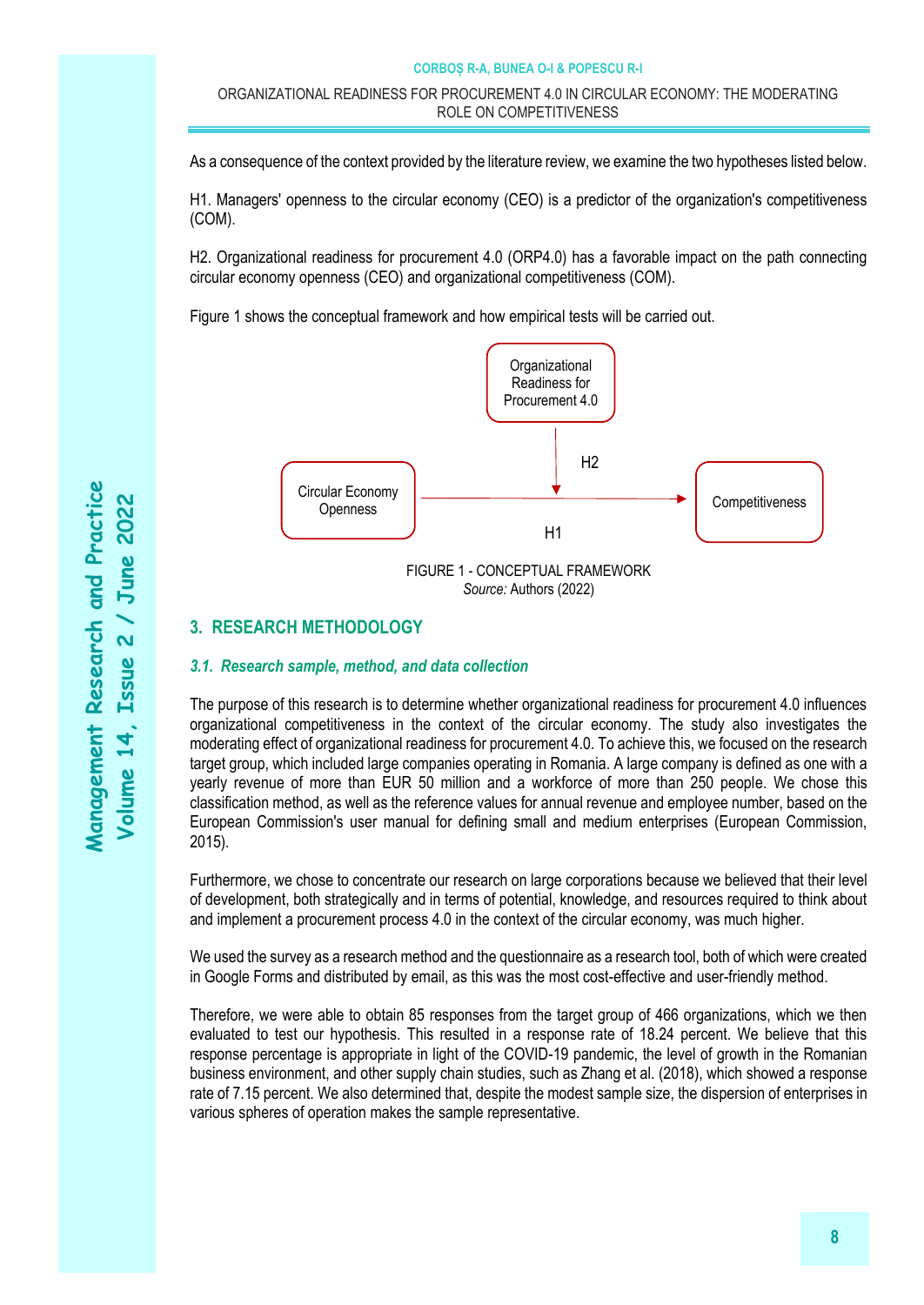### *3.2. Research variables*

We followed a strict procedure when it came to operationalizing the constructs and developing the study variables. As a consequence, the questionnaire elements from which the study variables were derived were based not only on a literature survey, but also on discussions with many experts and academics in the fields of procurement, supply chain, and environment to whom we had access.

The scales we employed have also been shown to have a high level of dependability, since they have been utilized in numerous previous research projects over the years. In the case of all of the variables we utilized, our questions tested the degree of agreement using a Likert scale from 1 to 5 (1 = "strongly disagree" -  $5 =$ "strongly agree").

Table 1 offers explanations for the study variables we used, as well as their full name abbreviation, description, and references.

TABLE 1 - DEPENDENT AND INDEPENDENT RESEARCH VARIABLES

| Variable and<br><b>Abbreviation</b>                              | <b>Indicator</b> | <b>Description</b>                                                                                                                         | <b>References</b>                                                                   |  |
|------------------------------------------------------------------|------------------|--------------------------------------------------------------------------------------------------------------------------------------------|-------------------------------------------------------------------------------------|--|
|                                                                  | ORP4.01          | To what extent can our company access systems on various<br>platforms used by vendors.                                                     | Bag et al. (2020);<br>Ceglieski et al.<br>(2012)                                    |  |
|                                                                  | ORP4.02          | The extent to which our company has transparent interfaces<br>between systems.                                                             | Bag et al. (2020);<br>Ceglieski et al.<br>(2012)                                    |  |
|                                                                  | ORP4.03          | The extent to which our company's IT infrastructure provides<br>seamless access to physical locations and multiple user entry<br>points.   | Bag et al. (2020);<br>Ceglieski et al.<br>(2012)                                    |  |
|                                                                  | ORP4.04          | The extent to which supply chain partners can access real-time<br>transaction data using I4.0 systems.                                     | Bag et al. (2020);<br>Themistocleus et<br>al. (2000)                                |  |
|                                                                  | ORP4.05          | To what extent do our computer systems have the ability to<br>communicate with each other over a network.                                  | Bag et al. (2020);<br>Themistocleus et<br>al. (2000)                                |  |
|                                                                  | ORP4.06          | The extent to which our company has sufficient resources and<br>capabilities for digital transformation.                                   | Bag et al. (2020);<br>Bienhaus and<br>Haddud (2018)                                 |  |
| Organizational<br>readiness for<br>procurement<br>$4.0 - ORP4.0$ | ORP4.07          | The extent to which our employees have the appropriate skills for<br>digital transformation.                                               | Bag et al. (2020);<br>Bienhaus and<br>Haddud (2018)                                 |  |
|                                                                  | ORP4.08          | The extent to which purchasing agents in our company have shown<br>interest in adopting automated procurement / supply chain<br>processes. | Bag et al. (2020);<br>Bienhaus and<br>Haddud (2018);<br>Telukdarie et al.<br>(2018) |  |
|                                                                  | ORP4.09          | To what extent is the intention to use the basic Industry 4.0 tools<br>seen among our buyers.                                              | Bag et al. (2020);<br>Bienhaus and<br>Haddud (2018);<br>Telukdarie et al.<br>(2018) |  |
|                                                                  | ORP4.010         | The extent to which the intent to use Advanced Industry 4.0 tools is<br>seen among our sourcing agents.                                    | Bag et al. (2020);<br>Bienhaus and<br>Haddud (2018);<br>Telukdarie et al.           |  |
|                                                                  | ORP4.011         | The extent to which our buyers intend to optimize energy, save on<br>natural resources and purchase cycle time.                            | (2018)<br>Bag et al. (2020);<br>Bienhaus and<br>Haddud (2018)                       |  |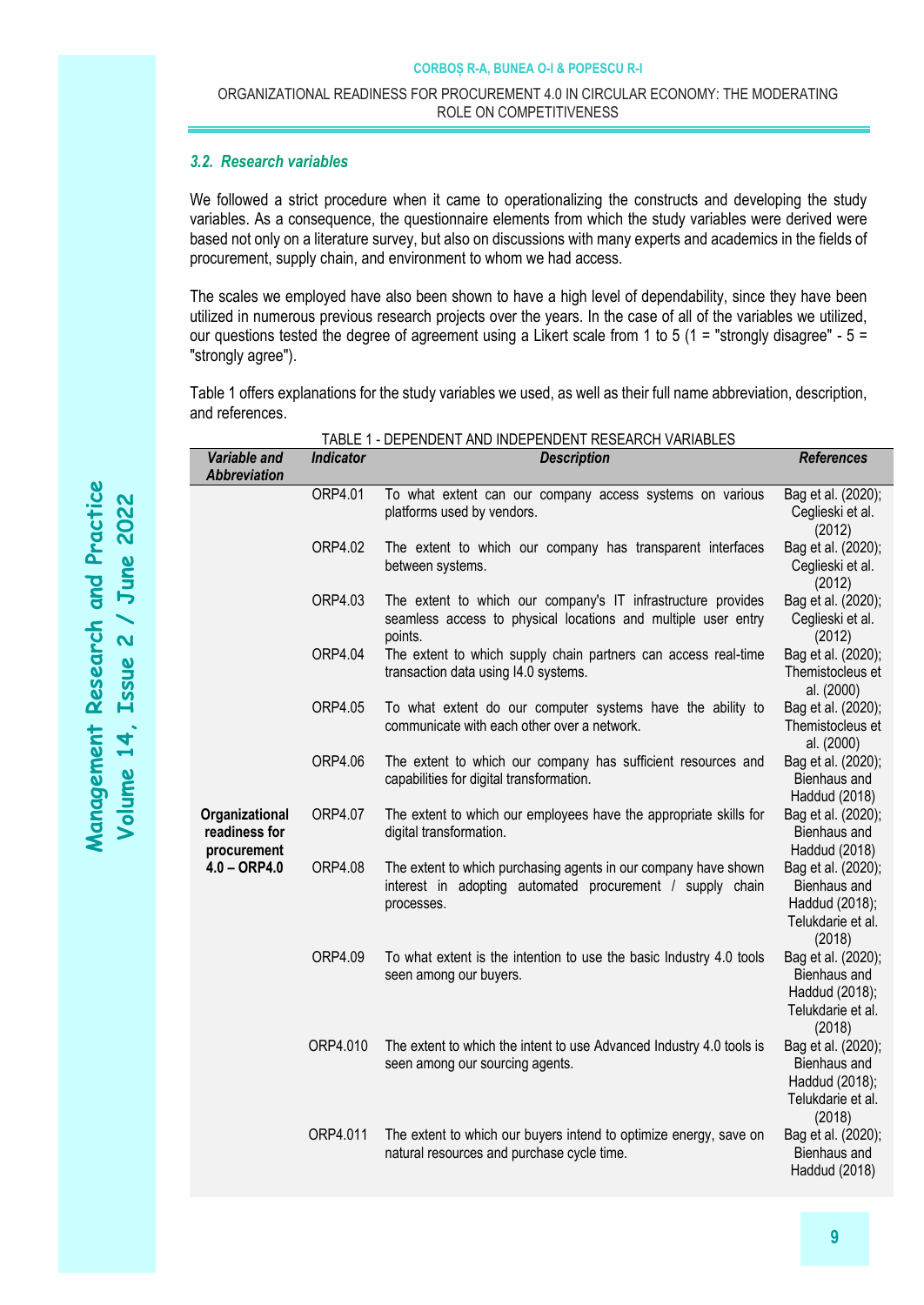#### ORGANIZATIONAL READINESS FOR PROCUREMENT 4.0 IN CIRCULAR ECONOMY: THE MODERATING ROLE ON COMPETITIVENESS

| Variable and<br><b>Abbreviation</b> | <b>Indicator</b> | <b>Description</b>                                                                                                                                                                                    | <b>References</b>                                                         |
|-------------------------------------|------------------|-------------------------------------------------------------------------------------------------------------------------------------------------------------------------------------------------------|---------------------------------------------------------------------------|
|                                     | ORP4.012         | The extent to which the intention of improving supply chain<br>connectivity is dominant among our company's buyers.                                                                                   | Bag et al. (2020);<br>Bienhaus and<br>Haddud (2018)<br>Bag et al. (2020); |
|                                     | ORP4.013         | To what extent does our company intend to integrate procurement<br>into general management development and training programs.                                                                         | Bienhaus and<br>Haddud (2018)<br>Bag et al. (2020);                       |
|                                     | ORP4.014         | The extent to which our company intends to pursue agile and<br>customer-oriented procurement.                                                                                                         | Bienhaus and<br>Haddud (2018)<br>Bag et al. (2020);                       |
|                                     | ORP4.015         | The extent to which our company's buyers have indicated their<br>intention to stimulate green purchasing.                                                                                             | Bienhaus and<br>Haddud (2018)<br>Bag et al. (2021);                       |
|                                     | ORP4.016         | The extent to which innovative opportunities for the strategic use of<br>P4.0 systems are being explored.                                                                                             | Akter et al. (2016)<br>Bag et al. (2021);                                 |
|                                     | ORP4.017         | The extent to which appropriate plans are in place for the<br>introduction and use of P4.0 systems.                                                                                                   | Akter et al. (2016)<br>Bag et al. (2021);                                 |
|                                     | ORP4.018         | The degree to which the P4.0 planning processes are performed in<br>a systematic and formalized manner.                                                                                               | Akter et al. (2016)<br>Bag et al. (2021);                                 |
|                                     | ORP4.019         | The degree to which P4.0 plans are frequently adjusted to better<br>adapt to changing conditions.                                                                                                     | Akter et al. (2016)<br>Bag et al. (2021);                                 |
|                                     | ORP4.020         | To what extent, when making investment decisions P4.0, we think<br>and estimate the effect they will have on employee labor productivity.                                                             | Akter et al. (2016)<br>Bag et al. (2021);                                 |
|                                     | ORP4.021         | The extent to which within the organization, business analysts and<br>line people from different departments frequently attend cross-<br>functional meetings.                                         | Akter et al. (2016)<br>Bag et al. (2021);                                 |
|                                     | ORP4.022         | The extent to which information is widely shared within the<br>organization between business analysts and the procurement team,<br>so that decision makers or executives have access to all available | Akter et al. (2016)                                                       |
|                                     | ORP4.023         | know-how.<br>The degree of confidence in the organization that the P4.0 project<br>proposals are properly evaluated.                                                                                  | Bag et al. (2021);<br>Akter et al. (2016)<br>Bag et al. (2021);           |
|                                     | ORP4.024         | To what extent does the analysis department clearly define its<br>performance criteria.                                                                                                               | Akter et al. (2016)                                                       |
| <b>Circular</b><br>Economy          | CEO1             | The degree to which the company is up to date with the principles of<br>the circular economy.                                                                                                         | Ștefănică et al.<br>(2020)                                                |
| Openness<br><b>CEO</b>              | CEO <sub>2</sub> | To what extent does the organization aim to identify ways to make<br>the transition from a "linear economy" to a "circular economy".                                                                  | Elia et al. (2017)                                                        |
|                                     | COM1             | Economic and financial performance according to the company's<br>objectives.                                                                                                                          | Bunea (2019a);<br>Corboș et al.<br>(2019)                                 |
|                                     | COM <sub>2</sub> | Economic and financial performance compared to five years ago.                                                                                                                                        | Bunea (2019a);<br>Corboș et al.<br>(2019)                                 |
|                                     | COM <sub>3</sub> | Economic and financial performance compared to the main<br>competitors.                                                                                                                               | Bunea (2019a);<br>Corboș et al.<br>(2019)                                 |
| Competitivene<br>ss - COM           | COM4             | Perceived competitiveness according to the company objectives.                                                                                                                                        | Bunea (2019a);<br>Corboș et al.<br>(2019)                                 |
|                                     | COM <sub>5</sub> | Perceived competitiveness compared to five years ago.                                                                                                                                                 | Bunea (2019a);<br>Corboș et al.<br>(2019)                                 |
|                                     | COM6             | Perceived competitiveness compared to the main competitors.                                                                                                                                           | Bunea (2019a);<br>Corboș et al.<br>(2019)                                 |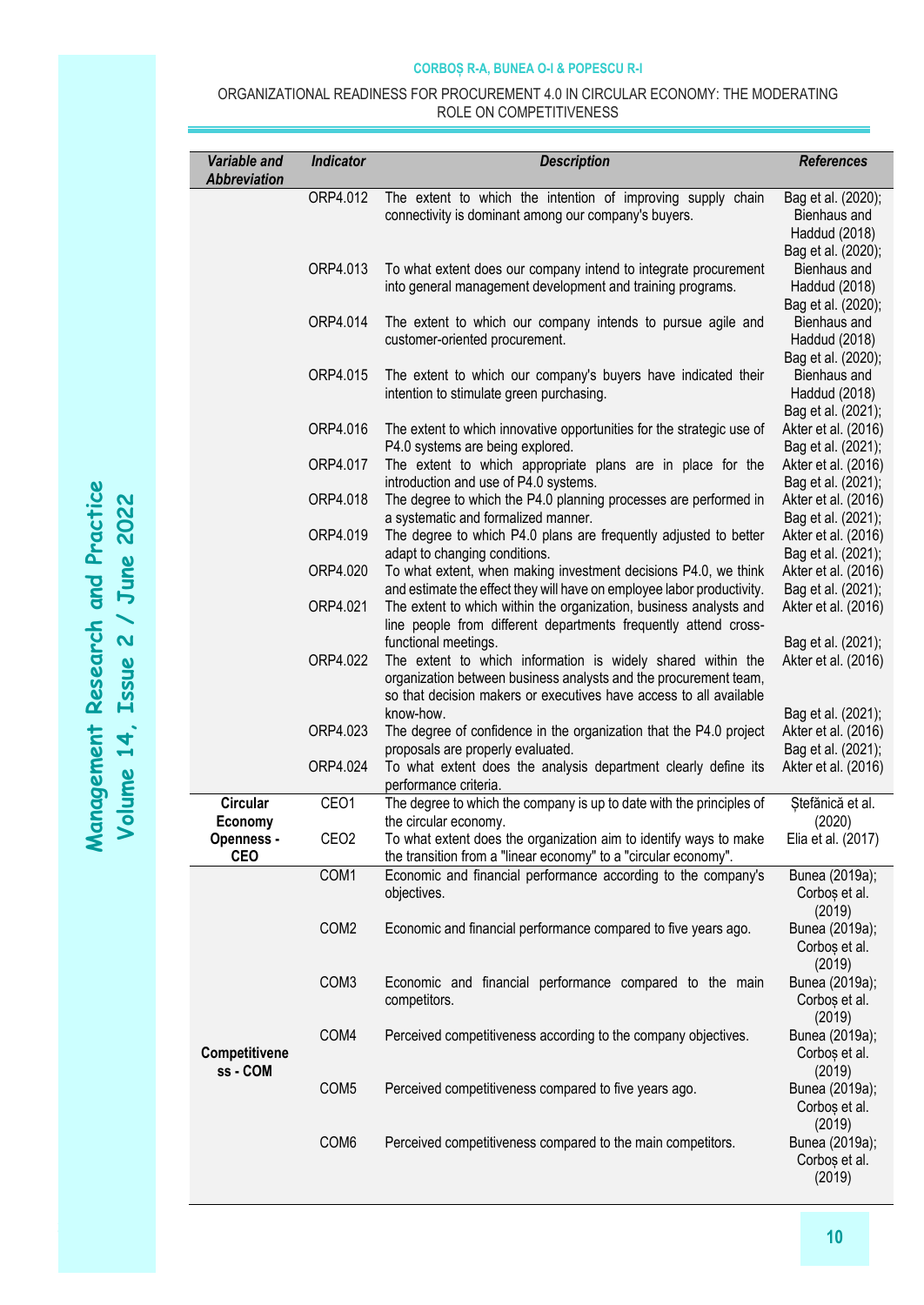#### ORGANIZATIONAL READINESS FOR PROCUREMENT 4.0 IN CIRCULAR ECONOMY: THE MODERATING ROLE ON COMPETITIVENESS

| Variable and<br>Abbreviation | <b>Indicator</b>  | <b>Description</b>                                                                                                                                                                                                                  | <b>References</b> |
|------------------------------|-------------------|-------------------------------------------------------------------------------------------------------------------------------------------------------------------------------------------------------------------------------------|-------------------|
|                              | COM7              | The extent to which the organization's knowledge and skills are used<br>in an innovative way.                                                                                                                                       | Bunea (2019b)     |
|                              | COM <sub>8</sub>  | To what extent does the organizational structure conducive to<br>innovation to allow the creation of new products for a better position<br>in the market and in new markets.                                                        | Bunea (2019b)     |
|                              | COM <sub>9</sub>  | The extent to which the novelty elements that were initially<br>developed within other organizations have been fully taken over.                                                                                                    | Bunea (2019b)     |
|                              | COM <sub>10</sub> | To what extent have research and development activities been<br>carried out within the company.                                                                                                                                     | Bunea (2019b)     |
|                              | COM11             | The extent to which the organization has cooperated with other<br>organizations in carrying out research and development activities.                                                                                                | Bunea (2019b)     |
|                              | COM <sub>12</sub> | The extent to which the organization considers that ethics is<br>important in relations with stakeholders (customers, suppliers,<br>investors, etc.) along with a high level of trust, cooperation, and<br>exchange of information. | Bunea (2019b)     |
|                              | COM <sub>13</sub> | The extent to which the organization initiates and participates in<br>collaboration agreements with other competitors.                                                                                                              | Bunea (2019b)     |
|                              | COM14             | To what extent is the attraction and shared use of similar resources<br>promoted in cooperation relations.                                                                                                                          | Bunea (2019b)     |
|                              | COM <sub>15</sub> | The extent to which the organization recruits third parties to gain<br>access to certain markets.                                                                                                                                   | Bunea (2019b)     |
|                              | COM16             | To what extent does the organization seek to strike a balance<br>between the interests of third parties and its own by gaining<br>competitive advantage to create new opportunities or reduce<br>threats.                           | Bunea (2019b)     |

# **4. RESULTS OF STATISTICAL ANALYSIS**

We calculated the Cronbach's Alpha coefficient as part of the statistical analysis of the study data to evaluate the internal consistency of the evaluation scales, as our variables were made up of numerous pieces. Cronbach's Alpha is acceptable at a value of 0.7. (Tavakol and Dennick, 2011; Bunea, 2021).

The findings we received proved the scales' reliability, as we achieved a coefficient of 0.793 for organizational readiness for procurement 4.0, a coefficient of 0.764 for circular economy openness, and a Cronbach coefficient of 0.890 for the scale that represented the competitiveness variable.

Furthermore, 85 significant large enterprises were evaluated in terms of their organizational preparation for the implementation of procurement 4.0, their openness to the circular economy, and their competitiveness. Table 2 shows the descriptive statistics for the variables we used.

| TABLE Z - DESURIPTIVE STATISTIUS FÜR ÜRP4.0, UEU, AND UUM |    |       |      |        |      |                                     |          |                 |                 |  |
|-----------------------------------------------------------|----|-------|------|--------|------|-------------------------------------|----------|-----------------|-----------------|--|
|                                                           | N  | Range | Min  | Max    | Mean | <b>Standard</b><br><b>Deviation</b> | Variance | <b>Skewness</b> | <b>Kurtosis</b> |  |
| ORP4.0                                                    | 85 | 1,20  | 2.40 | 3.60   | 2,98 | 0.442                               | 0.196    | 0.50            | $-1.455$        |  |
| <b>CEO</b>                                                | 85 | 3,00  | 1,00 | 4.00   | 3.00 | 1.055                               | 1,113    | $-1.191$        | $-0.106$        |  |
| <b>COM</b>                                                | 85 | 1,40  | 2,60 | 4.00   | 3.50 | 0.558                               | 0.312    | $-0.643$        | $-1,330$        |  |
|                                                           |    |       |      | $\sim$ |      | P <sub>1</sub>                      |          |                 |                 |  |

# TABLE 2 - DESCRIPTIVE STATISTICS FOR ORP4.0, CEO, AND COM

*Source:* authors using IBM SPSS 26.0

The assumption of the normal distribution of the data was first evaluated before using a two-way moderated multiple regression analysis to test the study hypotheses. For two reasons, we found that the assumption was met. To begin, we can see in Table 2 how the data were related with skewness less than 2.0 and kurtosis less than 9.0. (Schmider et al., 2010). Second, we used the Shapiro-Wilk test to determine if the data was normally distributed and if the p-value was greater than.05. The null hypothesis for this test was that the data did not deviate statistically substantially from a normal distribution. Given that the Shapiro-Wilk p values for all variables are more than.05, we have failed to reject the null hypothesis; hence, we may infer that the data were normally distributed (Shapiro and Wilk, 1965; Razali and Wah, 2011).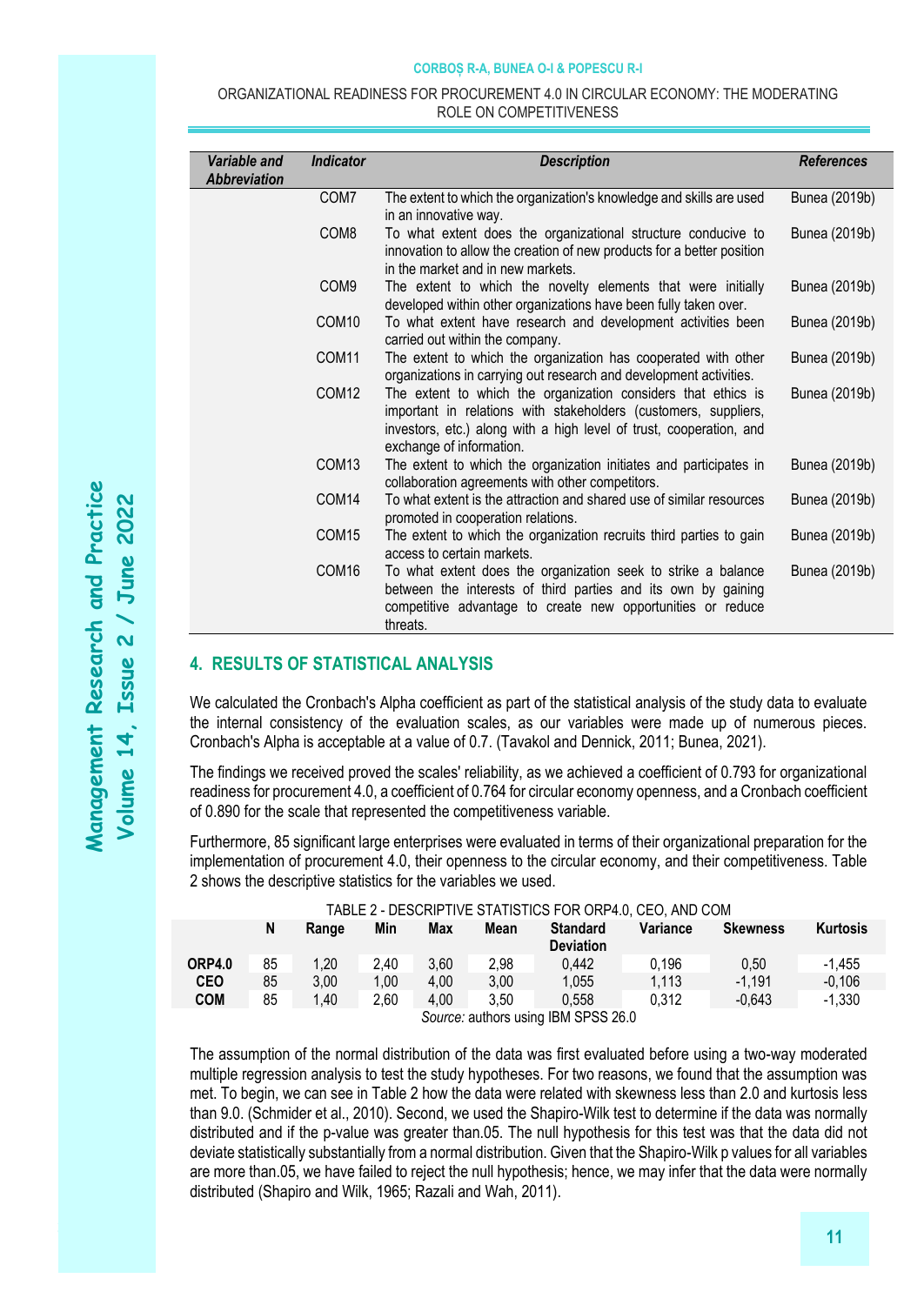#### ORGANIZATIONAL READINESS FOR PROCUREMENT 4.0 IN CIRCULAR ECONOMY: THE MODERATING ROLE ON COMPETITIVENESS

The two-way moderated multiple linear regression was used to investigate how well circular economy openness predicted competitiveness, as well as to explore the moderating influence of organizational preparation for procurement 4.0 on this connection. To minimize significant multicollinearity with the interaction term, the moderator was coded by multiplying the independent variable (CEO) and the moderator (ORP4.0) (Aiken and West, 1991).

As shown in Table 3, the predictive power of the model increased, the adjusted R square improved by 1.5 percent and the value of F for ANOVA being statistically significant.

|                                                                                                                                                                                            |                                     |        |                              |        |                              | TABLE 3 - RESULTS OF THE TWO-WAY MODERATED MULTIPLE LINEAR REGRESSION |                |         |                  |
|--------------------------------------------------------------------------------------------------------------------------------------------------------------------------------------------|-------------------------------------|--------|------------------------------|--------|------------------------------|-----------------------------------------------------------------------|----------------|---------|------------------|
| Mode                                                                                                                                                                                       | R                                   | R      | <b>Adjusted</b>              | Std.   | <b>Change statistics</b>     |                                                                       |                |         |                  |
|                                                                                                                                                                                            |                                     | Square | R Square                     | Error  | R Square<br>Change           | <b>F</b> Change                                                       | df1            | df2     | Sig. F<br>Change |
|                                                                                                                                                                                            | .987a                               | .974   | .974                         | .09074 | .974                         | 1548.931                                                              | $\overline{2}$ | 82      | .000             |
| $\mathfrak{p}$                                                                                                                                                                             | .994b                               | .989   | .989                         | .05984 | .015                         | 107.511                                                               |                | 81      | .000             |
| ANOVA F Model 1 (2,82) = 1548.931 (.000)**; ANOVA F Model 2 (3, 81) = 2409.742 (.000)**<br>a. Predictors: (constant), ORP4.0, CEO<br>b. Predictors: (Constant), ORP4.0, CEO, CEO_by_ORP4.0 |                                     |        |                              |        |                              |                                                                       |                |         |                  |
| Variable                                                                                                                                                                                   |                                     |        | <b>Estimated coefficient</b> |        | <b>Standard robust error</b> |                                                                       |                | P-value |                  |
| CEO_by_ORP4.0                                                                                                                                                                              |                                     |        |                              | .514   |                              | .050                                                                  |                |         | .000             |
|                                                                                                                                                                                            | Source: authors using IBM SPSS 26.0 |        |                              |        |                              |                                                                       |                |         |                  |

The findings showed that the Adjusted R Square for our equation in Model 1 was.974, indicating that CEO and ORP4.0 predicted 97.4 percent of the variation in COM. This is a strong association, according to Cohen (2013). In terms of Model 2, the adjusted R square is.989, indicating that CEO and ORP4.0 predict 98.9% of the variation in COM. This is a strong association, according to Cohen (2013). When we include the moderator variable, which reflects the CEO interaction effect by ORP4.0, we find a change in the R square.

Additionally, Table 3 summarizes the impact of the interaction. The bootstrap 95% confidence interval for the CEO slope by ORP4.0 to predict COM varied from.415 to.612. As a result, for every one-unit increase in the moderator variable, COM rises by approximately.415 to.612 points. Furthermore, given a 5% threshold of significance, the F-test is statistically significant for both models. This suggests that the variance in COM is justified by both the independent factors and the moderator variable as a whole.

Using the two-way moderated multiple linear regression analysis, the model claims, on the one hand, that CEO and ORP4.0 may characterize changes in COM and that there is a positive association between the variables. The model, on the other hand, asserts that the moderator variable, which was coded to show the interaction effect, can also describe changes that would appear in COM, and that it actually significantly increases the predictive capacity of the model, potentially moderating the effect between our variables.

We also provide a graphical representation of the moderating effect. The moderating impact of a variable, such as mediation, can be investigated and validated using hierarchical linear regression, as seen above. We remark that we utilized IBM SPSS program to center the variables and produce the interaction effect for this purpose.

Centering and interaction terms were generated automatically in SPSS using Andrew F. Hayes' PROCESS v4.0 (Hayes, 2017). We display the interaction points (see Figure 2) as a consequence of using the abovementioned approach to understand the interaction.

Examining the interaction plot, we can detect an amplifying impact known as an enhancing effect, such that as CEO and ORP4.0 grew, so did the company's competitiveness, at all levels, particularly at low CEO levels. Organizations with a high level of openness to the circular economy and a high level of organizational readiness for procurement 4.0 performed the best. Furthermore, we observed similar competitiveness at all levels of organizational readiness for procurement 4.0 at high degrees of circular economy openness.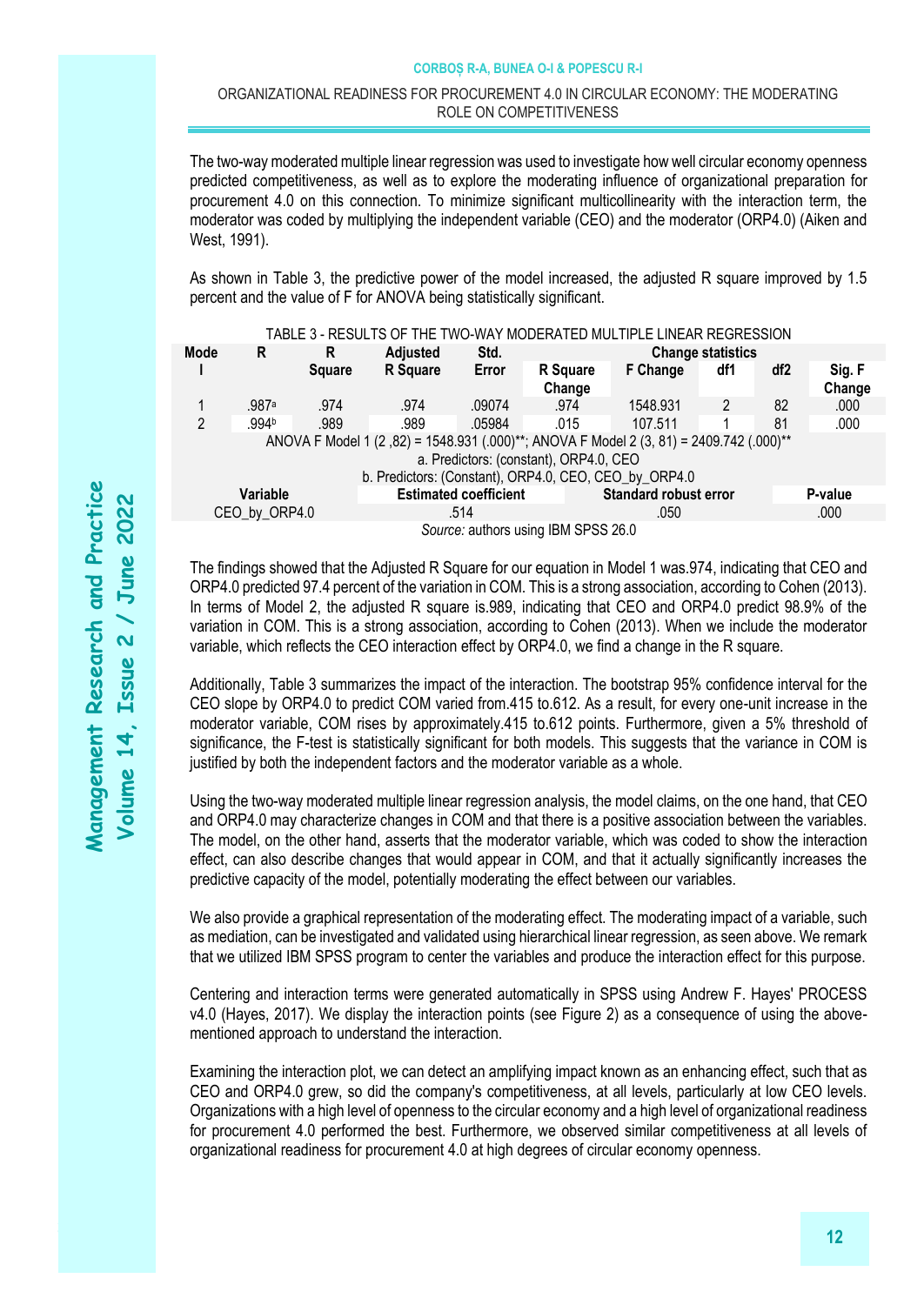ORGANIZATIONAL READINESS FOR PROCUREMENT 4.0 IN CIRCULAR ECONOMY: THE MODERATING ROLE ON COMPETITIVENESS



FIGURE 2 - INTERACTION EFFECT *Source:* authors based on Andrew F. Hayes' PROCESS v4.0

# **5. DISCUSSIONS**

This study involved testing the hypotheses that resulted from the study of the literature that assumed that the competitiveness of an organization may be the result of managerial perception factors on the circular economy, but also organizational factors related to preparation for the implementation of Procurement 4.0. In this regard, we performed a moderated regression analysis to test the moderating effect of organizational readiness for procurement 4.0 on the relationship between circular economy openness and organizational competitiveness. The results we obtained indicated that the openness of the circular economy has the ability to describe the changes that occur in the company's competitiveness. Specifically, there is a positive influence between the two variables, so that as the level of openness of managers about the circular economy increases, so does the competitiveness of the organization to which they belong.

On the one hand, this result indicates that the managerial openness to the adoption of practices specific to the circular economy as well as the level of understanding of the benefits they bring contribute to an improved performance of the organization. At the same time, this result strengthens the arguments brought by research such as those carried out by Urbinati et al. (2017) and Ünal et al. (2018), which highlighted that the level of openness and involvement of management is very important to successfully implement environmental initiatives. This result also confirms the assumption of De Angelis et al. (2018) that the basic purpose of the circular economy is to extract as much value as possible from items through a compact, closed-loop of restoration and reuse in order to maximize financial and environmental efficiency, thus resulting in increased competitiveness. Thus, the first hypothesis of the study is H1. Managers' openness to the circular economy (CEO) is a predictor of the organization's competitiveness (COM) is supported.

From another perspective, the results of our study indicated an enhancing moderating effect of organizational readiness for procurement 4.0 on the relationship between managers' openness to the circular economy and competitiveness. This specific result strengthens the arguments presented in the research of Nara et al. (2021), who identified that interaction between technology, the Internet, knowledge, and humans will increase efficiency, advance financial elements, and foster contemporary growth, all of which are included in the Procurement 4.0 process.

Moreover, Bag et al. (2020) found that the procurement 4.0 approach has a favorable link with buyers' intentions to optimize business processes, with the potential to increase competitiveness, which is consistent with our findings. Thus, we consider the hypothesis - H2. Organizational readiness for procurement 4.0 (ORP4.0) has a favorable impact on the path connecting circular economy openness (CEO) and organizational competitiveness (COM).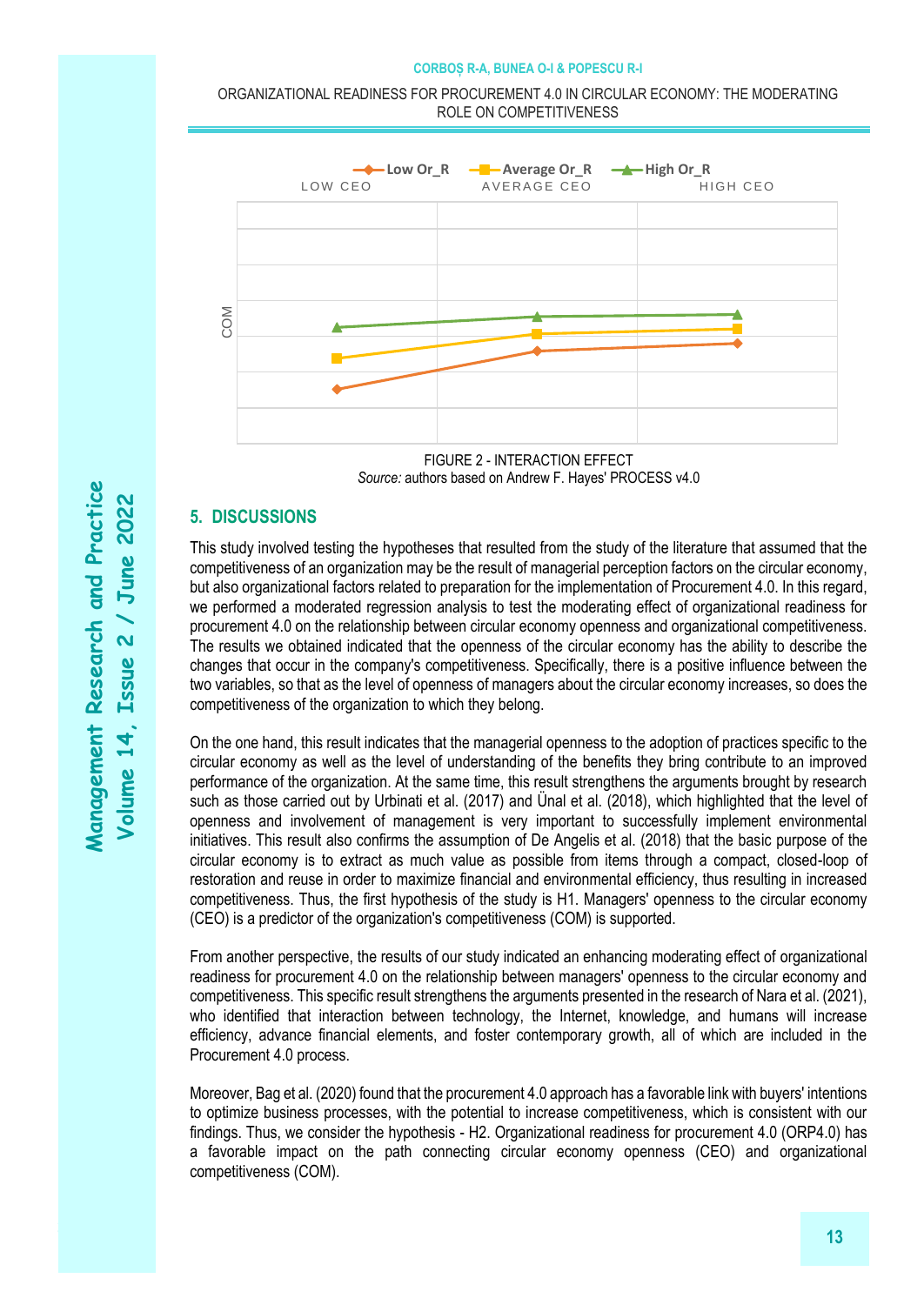The main findings of this study focus on the importance of the level of openness and knowledge of managers about the principles of the circular economy to increase organizational performance. Furthermore, the level of preparation of the organization for the transition to current procurement practices through Industry 4.0, called procurement 4.0, strengthens the effect that the level of openness and knowledge of managers about the principles of the circular economy has on the competitiveness of the organization.

Thus, we provide important insights for managers on a potential path to performance in today's competitive environment, which requires both sustainable practices and adaptation to specific Industry 4.0 requirements in a context of the circular economy for the procurement function.

# **6. CONCLUSIONS**

The objective of this study was to assess whether organizational readiness for procurement 4.0 has an impact on organizational competitiveness in the context of the circular economy. The study also looked at the role of organizational readiness for procurement 4.0 as a moderator of the relationship between the openness of the circular economy of the manager and the competitiveness of the company. Given the results of our study that were discussed earlier, we believe that the goal of this investigation has been achieved. Today, the procurement function is not limited to purchasing activities. More and more companies are looking at procurement functions in terms of the opportunities they can create. The digitization and implementation of rules with respect to the environment is leading more and more managers to think about Industry 4.0 opportunities and consequently Procurement 4.0.

Our study helps managers by providing a perspective on the Romanian business environment and highlights the importance of issues such as the level of openness to the circular economy and organizational readiness for procurement 4.0 for the long-term competitiveness of the organization. As a result, we have grounds to suppose that there is a need for increased awareness about the benefits of procurement 4.0, as it provides transparency for supply chain collaboration, factual information that could be used in the process of innovation, and improves employee know- how, all of which are critical in the context of the circular economy and achieving the organization's sustainability objectives.

The main limitation of this study is that it is focused exclusively on large Romanian companies. We see this limit as an opportunity for future research that could take the conceptual framework and test it in different contexts, for businesses in other countries and for companies of various sizes, this study paving the way for this research opportunity in a more general sense.

# **REFERENCES**

- Aiken, L. S., & West, S. G. (1991). *Multiple regression: Testing and interpreting interactions.* Thousand Oaks, CA: Sage.
- Akter, S., Wamba, S. F., Gunasekaran, A., Dubey, R., & Childe, S. J. (2016). How to improve firm performance using big data analytics capability and business strategy alignment?. *International Journal of Production Economics*, *182*, 113-131.<https://doi.org/10.1016/j.ijpe.2016.08.018>
- Alonso‐Almeida, M. D. M., Rodríguez‐Antón, J. M., Bagur‐Femenías, L., & Perramon, J. (2020). Sustainable development and circular economy: The role of institutional promotion on circular consumption and market competitiveness from a multistakeholder engagement approach. *Business Strategy and the Environment*, *29*(6), 2803-2814[. https://doi.org/10.1002/bse.2544](https://doi.org/10.1002/bse.2544)
- Bag, S., Wood, L. C., Mangla, S. K., & Luthra, S. (2020). Procurement 4.0 and its implications on business process performance in a circular economy. *Resources, conservation and recycling*, *152*, 104502. <https://doi.org/10.1016/j.resconrec.2019.104502>
- Bag, S., Dhamija, P., Gupta, S., & Sivarajah, U. (2021). Examining the role of procurement 4.0 towards remanufacturing operations and circular economy. *Production Planning & Control*, *32*(16), 1368-1383. <https://doi.org/10.1080/09537287.2020.1817602>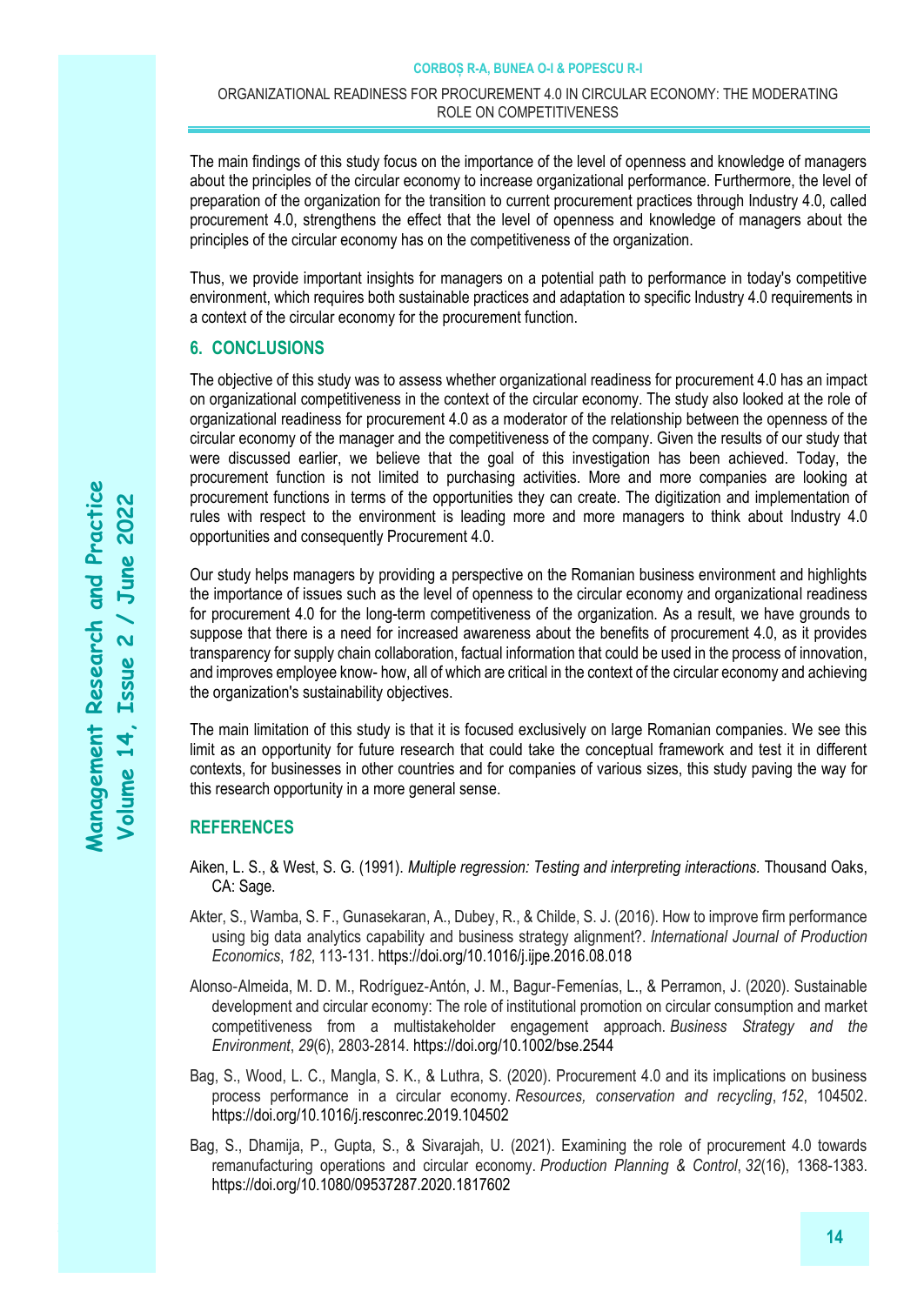#### ORGANIZATIONAL READINESS FOR PROCUREMENT 4.0 IN CIRCULAR ECONOMY: THE MODERATING ROLE ON COMPETITIVENESS

- Bienhaus, F., & Haddud, A. (2018). Procurement 4.0: factors influencing the digitisation of procurement and supply chains. *Business Process Management Journal, 24*(4), 965-984. [https://doi.org/10.1108/bpmj-06-](https://doi.org/10.1108/bpmj-06-2017-0139) [2017-0139](https://doi.org/10.1108/bpmj-06-2017-0139)
- Bunea, O. I. (2019a). The Strategic Role Of The Sales Team In Increasing The Competitiveness Of The Firm. *Calitatea*, *20*(S2), 130-135.
- Bunea, O. I. (2019b). Repositioning sales as an influence on innovation and a source of sustainable competitive advantage. In *Proceedings of the International Conference on Business Excellence* (Vol. 13, No. 1, pp. 492- 504)[. https://doi.org/10.2478/picbe-2019-0043](https://doi.org/10.2478/picbe-2019-0043)
- Bunea, O. I. (2021). Perceptions Of The Factors That Influence The Labour Productivity Of Procurement Employees In E-Commerce Companies Under Telework Conditions. *Management and Marketing Journal*, *19*(2), 181-193. DOI: 10.52846/MNMK.19.2.02
- Cadez, S., Czerny, A., & Letmathe, P. (2019). Stakeholder pressures and corporate climate change mitigation strategies. *Business Strategy and the Environment*, *28*(1), 1–14[. https://doi.org/10.1002/bse.2070](https://doi.org/10.1002/bse.2070)
- Cegielski, C.G., Allison Jones‐Farmer, L., Wu, Y. and Hazen, B.T. (2012). Adoption of cloud computing technologies in supply chains: An organizational information processing theory approach. *The International Journal of Logistics Management, 23*(2), 184-211.<https://doi.org/10.1108/09574091211265350>
- Cohen, J. (2013). *Statistical power analysis for the behavioral sciences*. Routledge. <https://doi.org/10.4324/9780203771587>
- Corboş, R. A., Popescu, R. I., & Bunea, O. I. (2019). The influence of the sales management style on the company's competitiveness. *Calitatea*, *20*(S2), 197-201.
- Ćwiklicki, M., & Wojnarowska, M. (2020). Circular economy and industry 4.0: One-way or two-way relationships?. *Engineering Economics*, *31*(4), 387-397.<http://dx.doi.org/10.5755/j01.ee.31.4.24565>
- De Angelis, R., Howard, M., & Miemczyk, J. (2018). Supply chain management and the circular economy: towards the circular supply chain. *Production Planning & Control*, *29*(6), 425-437. <https://doi.org/10.1080/09537287.2018.1449244>
- Elia, V., Gnoni, M. G., & Tornese, F. (2017). Measuring circular economy strategies through index methods: A critical analysis. *Journal of Cleaner Production, 142*, 2741-2751. <https://doi.org/10.1016/j.jclepro.2016.10.196>
- European Commission (2015). *User's manual for the definition of SMEs*. Retrieved February 20, 2022, from <https://ec.europa.eu/docsroom/documents/15582/attachments/1/translations/ro/renditions/native>
- Garcia-Muiña, F. E., González-Sánchez, R., Ferrari, A. M., & Settembre-Blundo, D. (2018). The paradigms of Industry 4.0 and circular economy as enabling drivers for the competitiveness of businesses and territories: The case of an Italian ceramic tiles manufacturing company. *Social Sciences*, *7*(12), 255. <https://doi.org/10.3390/socsci7120255>
- Geissdoerfer, M., Savaget, P., Bocken, N. M., & Hultink, E. J. (2017). The Circular Economy–A new sustainability paradigm?. *Journal of cleaner production*, *143*, 757-768. <https://doi.org/10.1016/j.jclepro.2016.12.048>
- Ghisellini, P., Cialani, C., & Ulgiati, S. (2016). A review on circular economy: the expected transition to a balanced interplay of environmental and economic systems. *Journal of Cleaner production*, *114*, 11-32. <https://doi.org/10.1016/j.jclepro.2015.09.007>
- Gupta, S., Drave, V. A., Dwivedi, Y. K., Baabdullah, A. M., & Ismagilova, E. (2020). Achieving superior organizational performance via big data predictive analytics: A dynamic capability view. *Industrial Marketing Management*, *90*, 581-592. https://doi.org/10.1016/j.indmarman.2019.11.009
- Hayes, A. F. (2017). *Introduction to mediation, moderation, and conditional process analysis: A regressionbased approach*. Guilford publications.